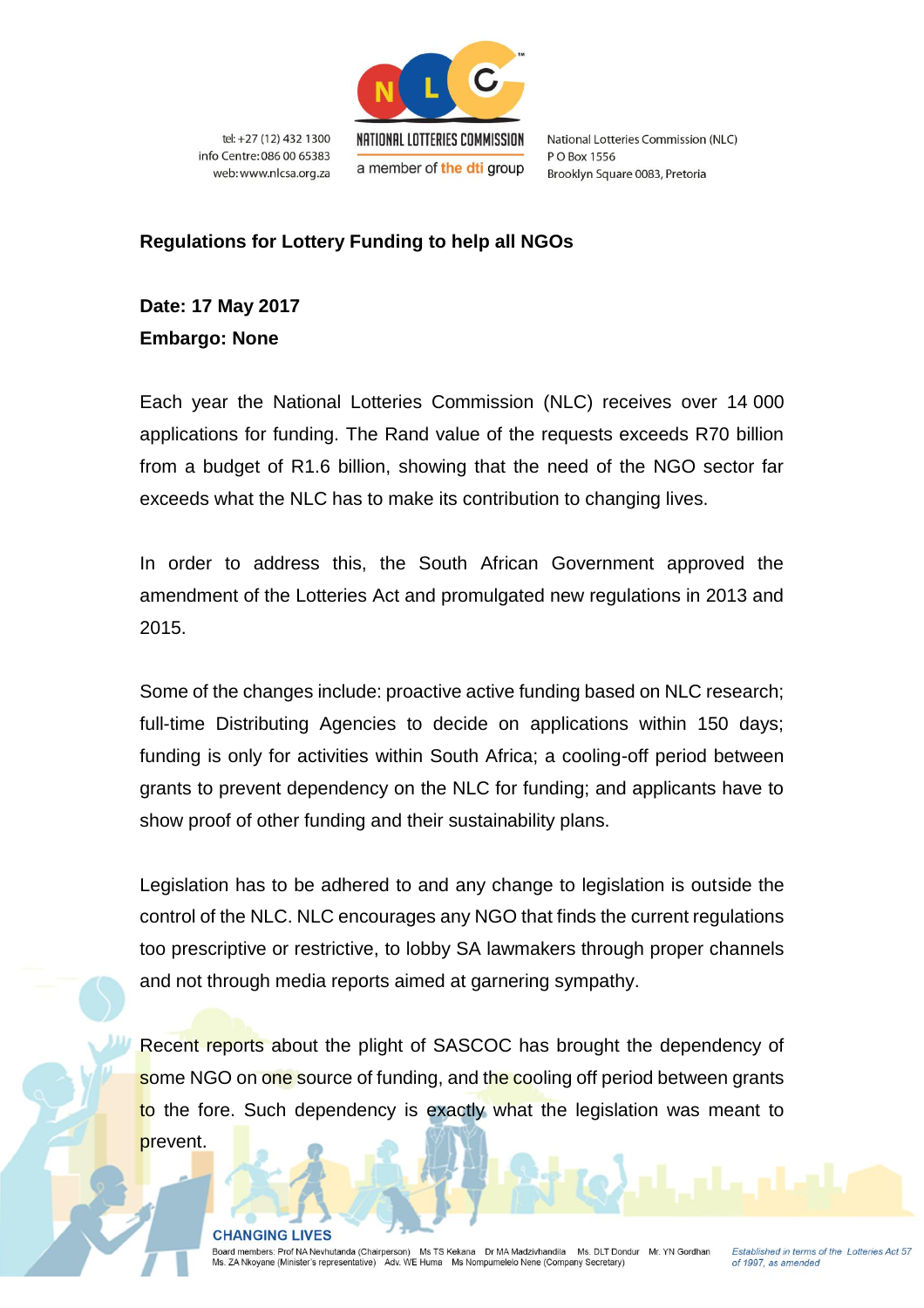

SACCOC has received over R700 million from the NLC since inception of lottery funding in 2000. The most recent grant of R70 million was paid in June 2016 and has to be reported on satisfactorily before any new funding can be considered. The NLC awaits this report. The cooling off period also comes into play because legislation dictates that NGOs can only apply for new funding 12 months after the last payment. The cooling off period ends in June 2017 and is also subject to SASCOC submitting its outstanding report. Any concerns of SASCOC is therefore unwarranted and premature.

The SASCOC CEO is also quoted as saying that his organisation is now relegated to that of a National Federation. This is untrue. The 2016 open call for applications targeted sports bodies from National Federations all the way down to Sports NGOs. There is only one Macro Body for Sports in SA and that is SASCOC. At the time of the advertisement in 2016, SASCOC was not eligible for funding because it had just been paid R70 million in June 2016. It would have been prudent of SASCOC to have asked for clarity from the funder that they are clearly dependent on before taking this to the media.

In previous years, SASCOC was funded for, amongst others, team preparation for international events. National Federations of Sport were also funded for international events. The new regulations do not make provision for activities outside the borders of SA. However, preparation and participation within SA would be available within the applications submitted.

The NLC is committed to meeting its mandate of changing lives in South Africa, within the stipulations of the Lotteries Act and Regulations. NGOs need to also look at how they design their budgets and to look at cutting costs given the limited funds available.

*---ends---*

**For more information please contact Mr Sershan Naidoo on:**